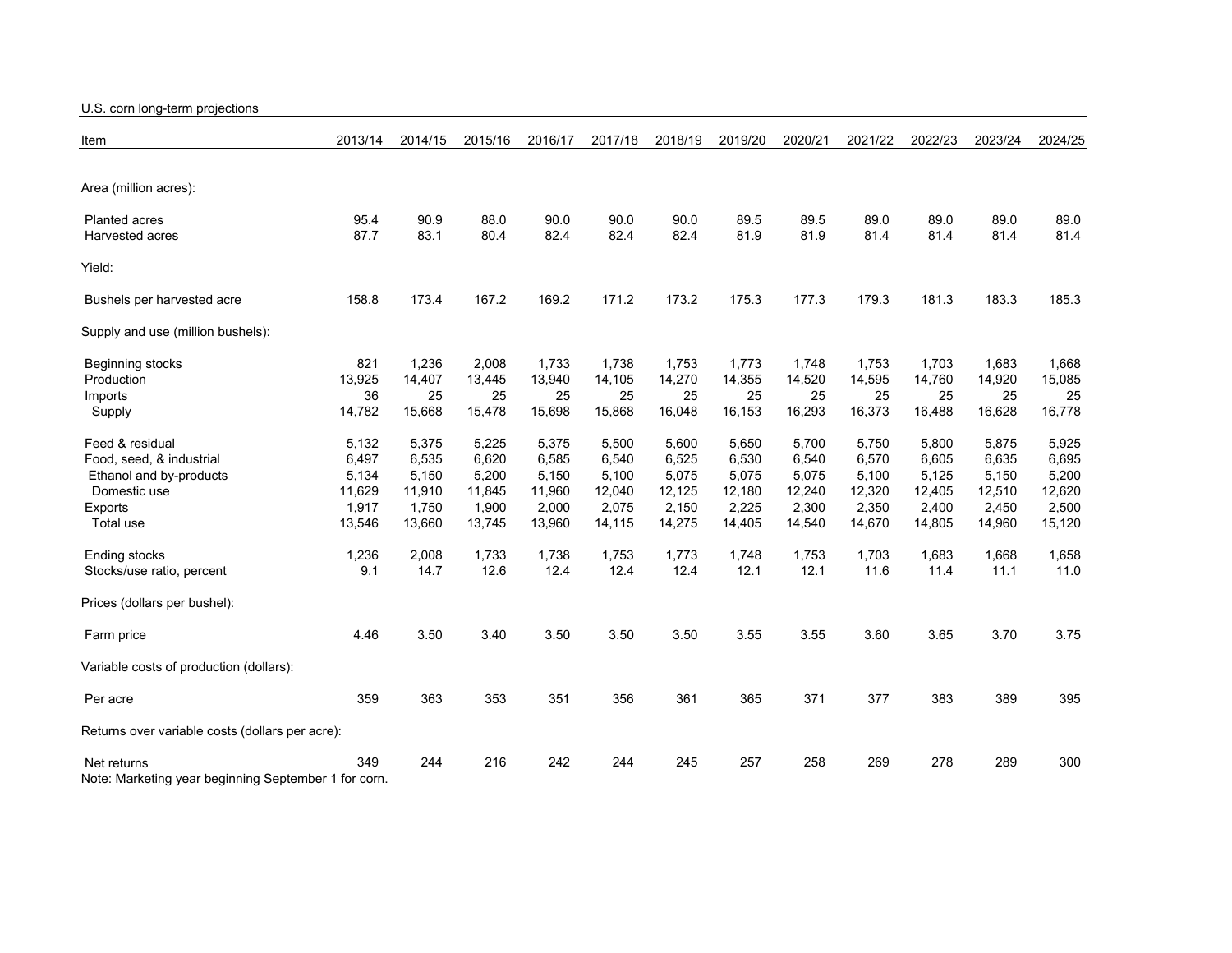## U.S. sorghum long-term projections

| Item                                                    | 2013/14 | 2014/15 | 2015/16 | 2016/17 | 2017/18 | 2018/19 | 2019/20 | 2020/21 | 2021/22     | 2022/23 | 2023/24 | 2024/25 |
|---------------------------------------------------------|---------|---------|---------|---------|---------|---------|---------|---------|-------------|---------|---------|---------|
|                                                         |         |         |         |         |         |         |         |         |             |         |         |         |
| Area (million acres):                                   |         |         |         |         |         |         |         |         |             |         |         |         |
| Planted acres                                           | 8.1     | 7.2     | 7.5     | 7.5     | 7.4     | 7.3     | 7.3     | 7.2     | 7.2         | 7.1     | 7.1     | 7.0     |
| Harvested acres                                         | 6.5     | 6.2     | 6.3     | 6.3     | 6.2     | 6.1     | 6.1     | 6.0     | 6.0         | 6.0     | 6.0     | 5.9     |
| Yield:                                                  |         |         |         |         |         |         |         |         |             |         |         |         |
| Bushels per harvested acre                              | 59.6    | 66.1    | 65.0    | 65.0    | 65.0    | 65.0    | 65.0    | 65.0    | 65.0        | 65.0    | 65.0    | 65.0    |
| Supply and use (million bushels):                       |         |         |         |         |         |         |         |         |             |         |         |         |
| Beginning stocks                                        | 15      | 34      | 37      | 37      | 37      | 35      | 37      | 39      | 39          | 39      | 39      | 39      |
| Production                                              | 389     | 408     | 410     | 410     | 403     | 397     | 397     | 390     | 390         | 390     | 390     | 384     |
| Imports                                                 | 0       | 0       | 0       | 0       | 0       | 0       | 0       | 0       | $\mathbf 0$ | 0       | 0       | 0       |
| Supply                                                  | 404     | 442     | 447     | 447     | 440     | 432     | 434     | 429     | 429         | 429     | 429     | 423     |
| Feed & residual                                         | 88      | 95      | 100     | 100     | 95      | 85      | 85      | 80      | 80          | 80      | 80      | 75      |
| Food, seed, & industrial                                | 70      | 80      | 80      | 80      | 80      | 80      | 80      | 80      | 80          | 80      | 80      | 80      |
| Domestic use                                            | 158     | 175     | 180     | 180     | 175     | 165     | 165     | 160     | 160         | 160     | 160     | 155     |
| <b>Exports</b>                                          | 212     | 230     | 230     | 230     | 230     | 230     | 230     | 230     | 230         | 230     | 230     | 230     |
| Total use                                               | 370     | 405     | 410     | 410     | 405     | 395     | 395     | 390     | 390         | 390     | 390     | 385     |
| Ending stocks                                           | 34      | 37      | 37      | 37      | 35      | 37      | 39      | 39      | 39          | 39      | 39      | 38      |
| Stocks/use ratio, percent                               | 9.2     | 9.1     | 9.0     | 9.0     | 8.6     | 9.4     | 9.9     | 10.0    | 10.0        | 10.0    | 10.0    | 9.9     |
| Prices (dollars per bushel):                            |         |         |         |         |         |         |         |         |             |         |         |         |
| Farm price                                              | 4.28    | 3.45    | 3.30    | 3.40    | 3.40    | 3.40    | 3.45    | 3.45    | 3.50        | 3.55    | 3.60    | 3.65    |
| Variable costs of production (dollars):                 |         |         |         |         |         |         |         |         |             |         |         |         |
| Per acre                                                | 148     | 150     | 146     | 146     | 148     | 150     | 153     | 155     | 158         | 161     | 164     | 167     |
| Returns over variable costs (dollars per acre):         |         |         |         |         |         |         |         |         |             |         |         |         |
| Net returns                                             | 107     | 79      | 68      | 75      | 73      | 71      | 72      | 69      | 69          | 69      | 70      | 70      |
| Note: Marketing year beginning September 1 for sorghum. |         |         |         |         |         |         |         |         |             |         |         |         |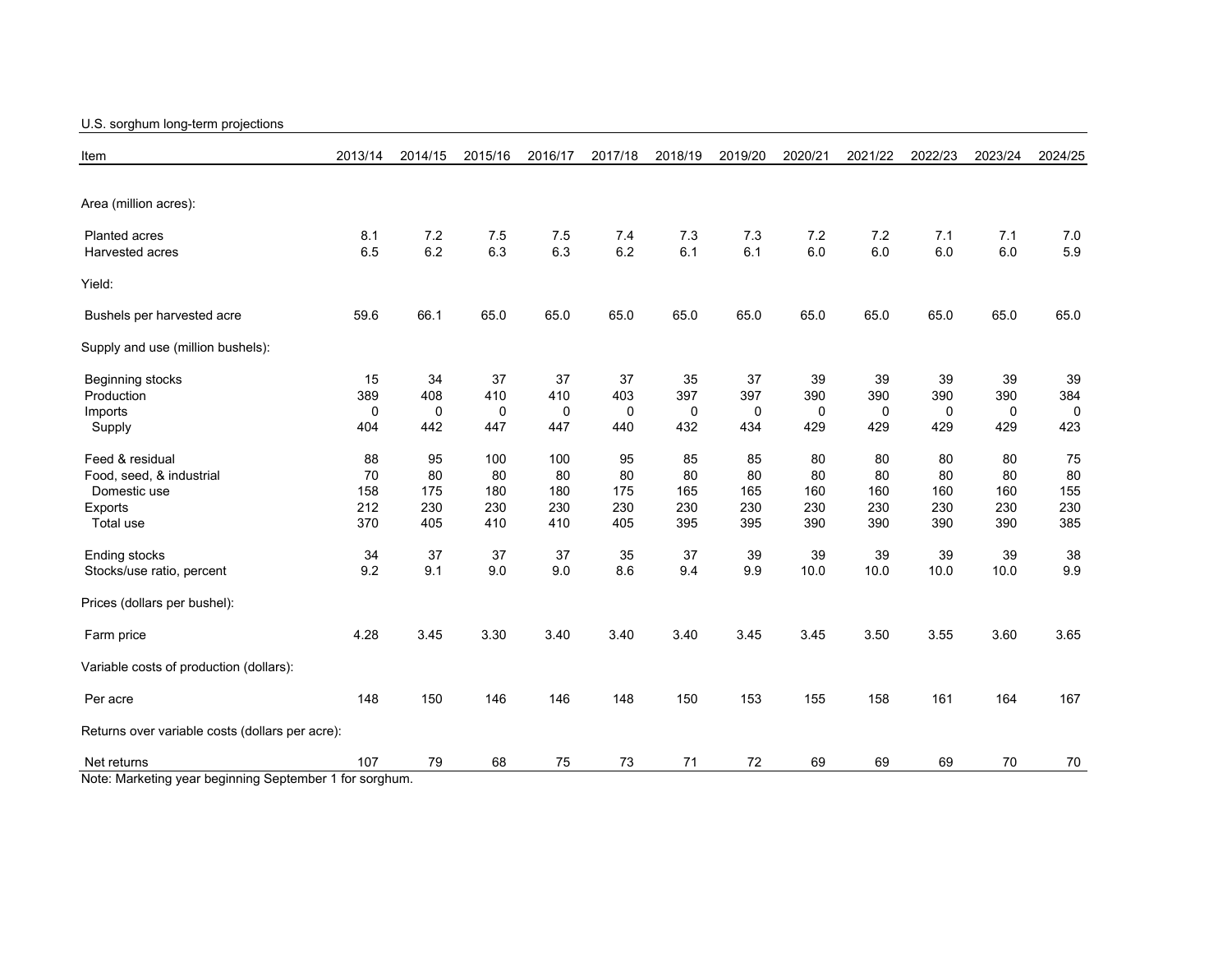## U.S. barley long-term projections

| Item                                              | 2013/14 | 2014/15 | 2015/16 | 2016/17 | 2017/18 | 2018/19 | 2019/20 | 2020/21 | 2021/22 | 2022/23 | 2023/24 | 2024/25 |
|---------------------------------------------------|---------|---------|---------|---------|---------|---------|---------|---------|---------|---------|---------|---------|
|                                                   |         |         |         |         |         |         |         |         |         |         |         |         |
| Area (million acres):                             |         |         |         |         |         |         |         |         |         |         |         |         |
| <b>Planted acres</b>                              | 3.5     | 3.0     | 3.5     | 3.3     | 3.2     | 3.0     | 3.0     | 3.0     | 3.0     | 3.0     | 3.0     | 3.0     |
| Harvested acres                                   | 3.0     | 2.4     | 3.0     | 2.8     | 2.8     | 2.6     | 2.6     | 2.6     | 2.6     | 2.6     | 2.6     | 2.6     |
| Yield:                                            |         |         |         |         |         |         |         |         |         |         |         |         |
| Bushels per harvested acre                        | 71.3    | 72.4    | 70.7    | 71.3    | 72.0    | 72.6    | 73.2    | 73.9    | 74.5    | 75.1    | 75.8    | 76.4    |
| Supply and use (million bushels):                 |         |         |         |         |         |         |         |         |         |         |         |         |
| Beginning stocks                                  | 80      | 82      | 70      | 73      | 74      | 83      | 79      | 81      | 81      | 83      | 81      | 82      |
| Production                                        | 217     | 177     | 212     | 200     | 202     | 189     | 190     | 192     | 194     | 195     | 197     | 199     |
| Imports                                           | 19      | 35      | 25      | 25      | 25      | 25      | 25      | 25      | 25      | 25      | 25      | 25      |
| Supply                                            | 316     | 294     | 307     | 298     | 301     | 297     | 294     | 298     | 300     | 303     | 303     | 306     |
| Feed & residual                                   | 65      | 60      | 70      | 60      | 55      | 55      | 50      | 55      | 55      | 60      | 60      | 60      |
| Food, seed, & industrial                          | 155     | 154     | 154     | 154     | 153     | 153     | 153     | 152     | 152     | 152     | 151     | 151     |
| Domestic use                                      | 220     | 214     | 224     | 214     | 208     | 208     | 203     | 207     | 207     | 212     | 211     | 211     |
| <b>Exports</b>                                    | 14      | 10      | 10      | 10      | 10      | 10      | 10      | 10      | 10      | 10      | 10      | 10      |
| Total use                                         | 234     | 224     | 234     | 224     | 218     | 218     | 213     | 217     | 217     | 222     | 221     | 221     |
| Ending stocks                                     | 82      | 70      | 73      | 74      | 83      | 79      | 81      | 81      | 83      | 81      | 82      | 85      |
| Stocks/use ratio, percent                         | 35.0    | 31.3    | 31.2    | 33.0    | 38.1    | 36.2    | 38.0    | 37.3    | 38.2    | 36.5    | 37.1    | 38.5    |
| Prices (dollars per bushel):                      |         |         |         |         |         |         |         |         |         |         |         |         |
| Farm price                                        | 6.06    | 5.15    | 4.80    | 4.50    | 4.10    | 3.90    | 3.95    | 3.95    | 4.00    | 4.05    | 4.10    | 4.15    |
| Variable costs of production (dollars):           |         |         |         |         |         |         |         |         |         |         |         |         |
| Per acre                                          | 199     | 202     | 197     | 196     | 199     | 202     | 205     | 209     | 213     | 217     | 221     | 225     |
| Returns over variable costs (dollars per acre):   |         |         |         |         |         |         |         |         |         |         |         |         |
| Net returns                                       | 233     | 171     | 143     | 125     | 96      | 81      | 84      | 83      | 85      | 87      | 90      | 92      |
| Note: Marketing year beginning June 1 for barley. |         |         |         |         |         |         |         |         |         |         |         |         |